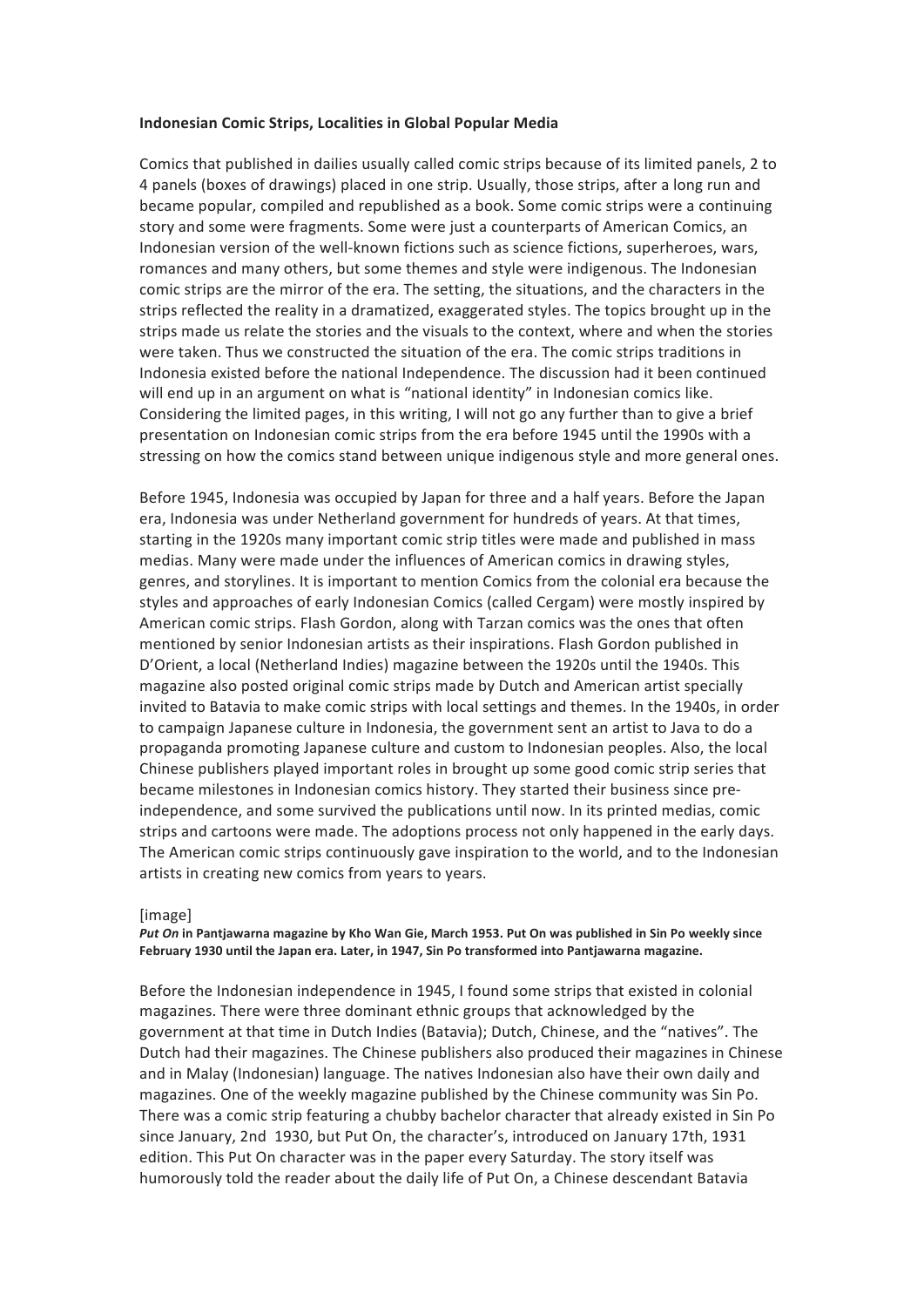citizen living in the 1930s to 1960s, with his family and friends. The existence of Chinese descendant peoples in Batavia was important to complete the picture of Indonesia. Kho Wan Gie, the creator portrayed the culture from the insider point of view, so he can perfectly demonstrated the factual situations in the community through the dialogues (Chinese-Malay), the clothing, and the settings.

The 1920s to 1940s was the era when the native's (ethnic) custom and civilization are being confronted by the Dutch point of view. Western concepts of modernization such as "logic" and "efficiency" were the standpoints to criticized and mock the local situations. Some examples were pictured by the cartoons of Billy Cam, an American illustrator that hired by D'Orient, a Dutch magazine in Batavia, to do the comic strips. Obviously Billy Cam commented the social situations from Western points of view and passed to Dutch readers. D'Orient itself was a magazine for Dutch speaking readers. The series called CAMouFLAGES, published from 1935 to 1940. It was fragments of stories from a westerner living in Batavia. In CAMouFLAGES we can see the awkwardness of CAM while adapting with the modernization process in Batavia. Elements of eastern cultures and western cultures were bumped into each other and created a unique universe based on both cultures.

# [image] **CAMouFLAGES** by Billy Cam, D'Orient 1938 Batavia, Netherland Indies

[image]

# **Impression of** *Tiap Go Meh* **event in Batavia by Billy Cam, D'Orient 1940**

In 1942 to 1945, Indonesia was occupied by Japan. The Japanese started a campaign in Asia, that Japan was the big brother of Asia and will bring prosperity to all Asia nations. In order to support the propaganda program, artists were sent to Indonesia. Saseo Ono one of the artists sent to java. He created the Papaya Pa`chan (Pi `chan) comic strip in Kana Djawa Sinbun magazine, 1944-1945. The story was a little boy and a little girl living in the Japanese occupation era, giving comments on the encounters of Japanese custom and Indonesian in Java. The magazines were in Japanese, and so were the dialogues of the comic strips.

# [image] *Papaya* (Pi Chan) comic strips by Japanese artist Saseo Ono in Kana Djawa Sinbun 1943

# [image] Cartoon page in Djawa Baroe magazine (1943)

There was another magazine, Djawa Baroe (1943), an Indonesian language magazine that also has cartoons and comic strips. The visuals and contents of the comic strip seemed to be in the same flavor with Papaya Pa`chan cartoons. Most of the contents also telling us about Japanese (army) in Indonesia. The name of the artists was unknown, and it did not use text or dialogues, so I presumed that the cartoons might be made by Japanese. Both the cartoons from Kana Djawa Sinbun and Djawa Baroe gave us a certain atmosphere that aroused from it, a feel of classic Japan cartoon with local characters and settings.

The 1950s was the era when the national leaders intensively discussing and questioning the "national" identity. Department of Education and Culture organized three congress' on Indonesian culture from 1948 to 1954, and one Cultural Conference in 1950. Maybe, this atmosphere influenced the artists and the publishers to construct a "national" stories and characters in their own interpretations of localities. So, even though that most Indonesian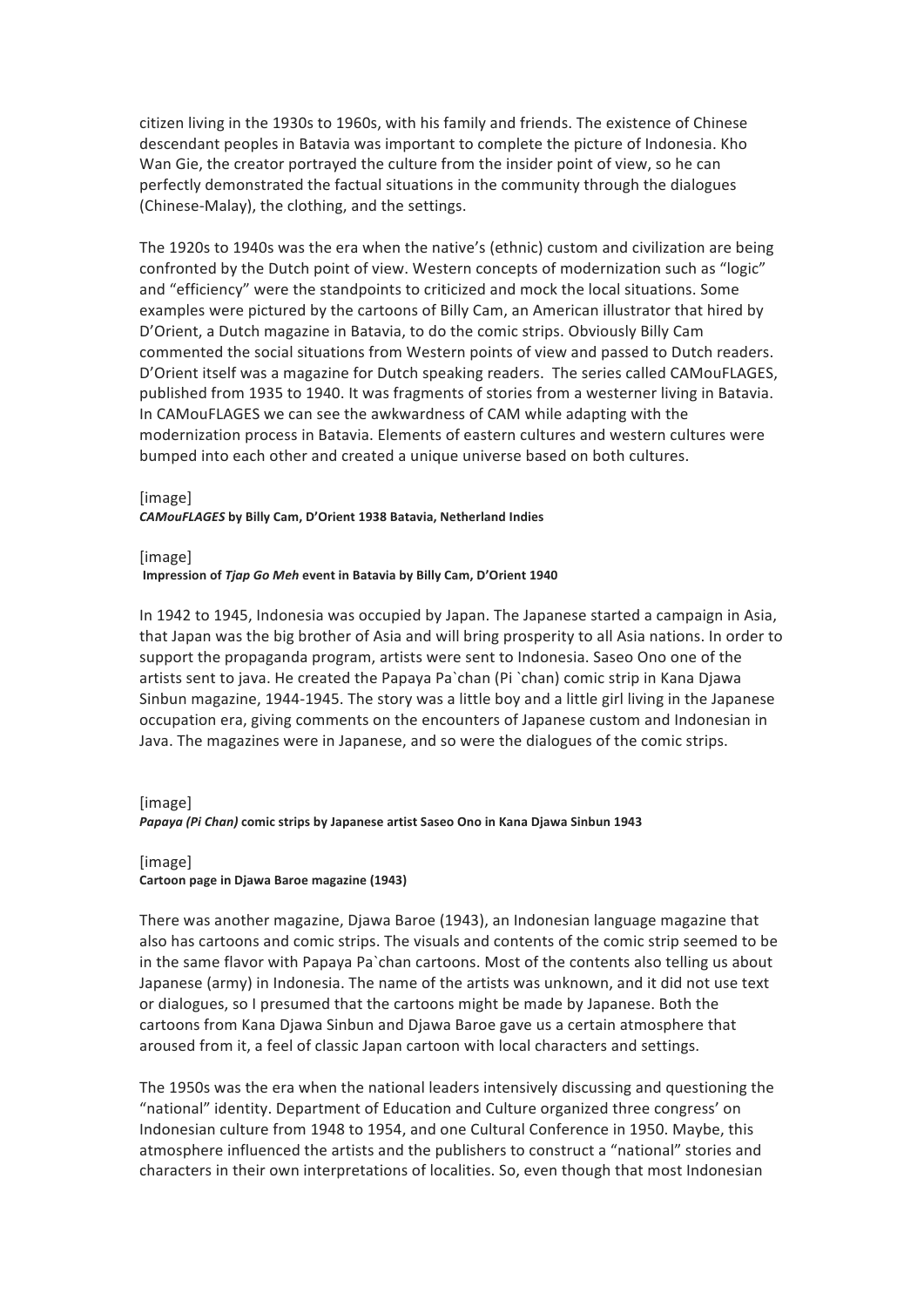Comic Strips influenced by the American comic strips, there was always a "local" aspect. The artists tried to make their comics look local, either in the themes, settings or the characters. The efforts lead to many creations that grew and had made strong localities in Indonesian, especially in themes. The media itself (comics) are an established set of system and form that was a western origin so that the elements of local "played" along that system and form. At this point, comic artists were trying to make their creations to be in line with the global by continuing the lead from the US comics but on the other hand, make their comics to be local. The comic strip Tamu jg Membawa Maut (Aliens That Brings Death), 1953, was one example of how a global trend in theme - that came from the US, actually – developed by Indonesian artists. This theme, "Alien Invasion", was very popular in America during that time. 

# [image]

# Tamu jang Membawa Maut (Aliens Who Bring Death), Gembira Magazine, 1953, was one of the comic strips inspired by the "invasion of alien" trend in American popular culture in the 1950s.

After the independence, the Indonesian comic strips continue to grow in many mass medias published by locals in various genres and themes. Themes that will instantly create impressions of "localities" were mythologies or folk tales. The visuals; design of the characters and settings were taken and developed from traditional ethnical dance or puppet theater. Ganesa Bangun was a story that based on Hinduism mythology of Ganesa. Hinduism was once a dominant belief hundreds of years ago in Indonesia region, and along with other pre-Hinduism cultures in Indonesia, it contributed a strong basis for what we know now as "traditional" in Indonesia. The characters design and the visual atmospheres mostly was developed from Javanese traditional dances and puppets theater. This kind of themes, local mythology, legends, and folklores experienced sales and productions booming in the 1950s.

## [image]

# *Terdjebak di Pulau Dewata (Ambushed in Bali)* by ARZ Majapada magazine, 1970, a love romance adventure **comic strips**

The other thing that will give the reader a sense of local was the stories itself. For example when it was a romance story, then the names, settings and the problematic of the stories were uniquely local, even when the characters wear western style clothing, or in western like settings. Some romance stories crossed with mythologies or mysteries aspect in it.

## [image]

Nasroen AS, *Mentjari Poetri Hidjau (searching for Poetri Hidjau [Green Princess])* Ratoe Timur magazine 1939, a mix of romance adventure with the local myth of Poetri Hidjau.

## [image]

Ganesa Bangun by RA Kosasih, published in Sunday Courier, 1953

## [image]

An advertisement for a Comic Magazine (to be published in 1954) in which will continue to publish the Ganesa **Bangun story along with other titles** 

# [image]

*Erlangga* by A. Ruhijat, published in Gembira magazine, April 1954. The story was an interpretation of the history of King Airlangga (1049-1042).

Elements of local were very obvious and visual in comics with a historical setting. Automatically the artists will try to create pictures with factual accuracies, and it will give us the impressions of ethnicities. One of the comics with historical background that show us a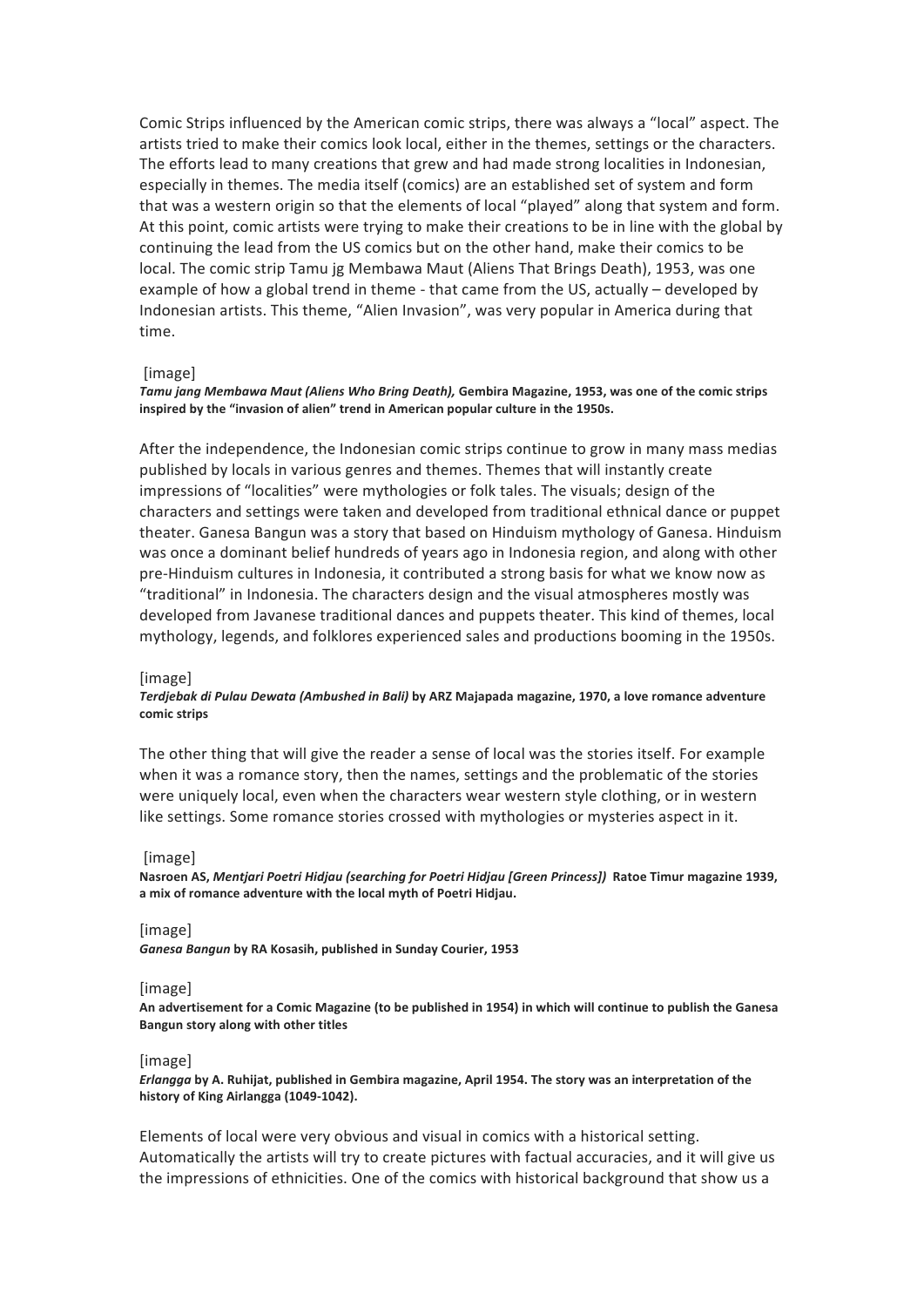taste of Balinese was *Serodja dari Bali (Serodja from Bali)*, a series by Delsy Sjamsumar, an artist with a strong expressive drawing style. Delsy called his creation as "Historical Romance from the  $19^{th}$  era".

# [image]

*Serodja dari Bali (Serodja from Bali),* by Delsy Sjamsumar, 1954, from Pelangi magazine. This was one of the earliest works of Delsy Sjamsumar. He then created many comics. His favorite seems to be historical ones or comic strips that were about movies news and the gossips beyond the news.

Until 1949, the time of "Dutch aggression" in Indonesia, this region experienced many wars and battles for Independence. From 19th of December 1948 to 29th of June 1949. Kedaulatan Rakjat dailies contains a comic strip *Kisah Pendudukan Jogja (The Occupation of Jogja Story*). The Story and art were created by Abdoel Salam. The theme, wars, and battles were popular until the 1960s era. The collective memories of wars ten years ago brought up interest on war stories. So the stories were created based on facts and some were fictions or a mix of both.

# [image]

Abdoel Salam, one of the best Indonesian comic artists recorded the Durch aggression in Yogyakarta through the comic strip *Kisah Pendudukan Jogja* in Kedaulatan Rakjat, 1949. The strips were compiled into a book **publication then.**

## [image]

**A genre of war,** *Pagar Kawat Berduri* **by Trisno Juwono, Trio Magazine, January 1962**

Comic publishers began to flourish in the 1950s, especially in Jakarta, Bandung, and Surabaya. In Medan, the capital city of North Sumatera, there were some publishers that took advantage of dailies that succeeded in developing comic strips. Some publishers in Medan compiled the comic strips and published it in book format, and also succeeded once again. Taguan Hardjo and Zam Nuldijn were two amongst the many Medan artists that popularized the term "Medan Comics". Their books usually printed one strip per page so the format was oriented horizontally. Many other publications even when it was not originated from strips, produced in the same form as this "Medan Comics" in order to have the same feel and it might mislead the reader to think that it was a "Medan Comic". The other Medan artists that were very productive were Arry Dharma, Bahzar, Djas, M. Ali S., Si Gajo.

## [image]

Zam Nuldijn, *Merak Djingga*, Mimbar Umum newspaper, 1959. Zam was known for his detailed and delicate artworks. It was a pity that Medan printing qualities were very poor that Zam's energy poured into the artworks could not fully passed on to the readers. Zam was also an artist that used to

## [image]

Taguan Hardjo, *Badai di Negeri Seberang*, Waspada newspaper, 1960. Taguan Hardjo was an Indonesian artist who grew up in Suriname. When starting to make a career in Indonesia, he studied Indonesian ethnics stories and cultures into his works, but his studies and interests on other cultures still reflected in his choice of **themes.**

Besides the characters, problematic, and settings, localities also expressed by its language used. In the 1950s and 1960s, Javanese used in comic strips published in central and east Java. 

[image]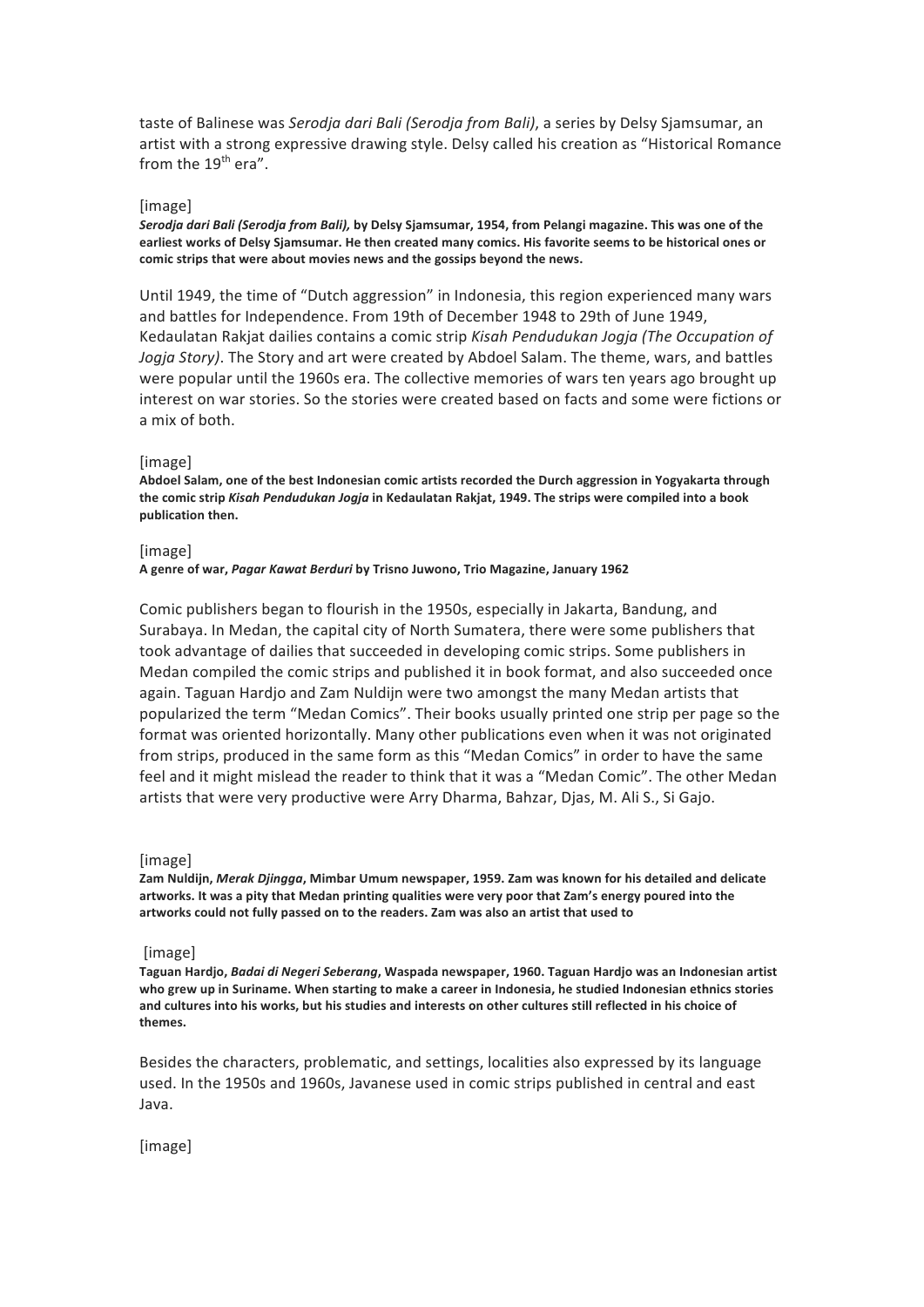Dagelan PS, Denmas Djangkung, was one comic strip by Bambang Sudjiman in a page of Penjebar Semangat, January 1954, a magazine that used the Javanese language. Below the comic strip was the text that elaborated the story. Dagelan PS, Denmas Djangkung was a continuing story.

In the 1980s to the 2000s, there was a decline in Indonesian comic industry. Compared to the booming in the 1950s to early 1980s, this era was very saddening. With an exception for some senior artists, the majorities of the existing surviving comics were made with insufficient exploration on story and art. The bold move from some publishers to print translated comics from Europe and Japan might be another reason for the readers to change their choice of comics. The situation worsened when many good comic artists convert to other professions such as visualizer in advertising agencies, and this actions also (vice versa) accelerate the dawn of local comics. Some artists design their comic in such a way that the visuals and storytelling in line with the manga style, but until the 1990s, this effort seems to be failed.

# [image]

# STOP magazine cover by Dwi Koendoro, 30 September 1972.

Luckily, mass medias were still here, saving spaces for good comic strips. If we flashed back to the early years of Indonesian comics, we will find that there were many comic magazines published in Indonesia since the 1950s, such as Majalah Komik, Melodi Komik, Tjergam, Eres, and many others. Those magazines usually contain comics from popular artists at that time. In the 1970s, the time when Indonesian comics was flourishing, Jan Mintaraga, Ganes TH, Teguh Santosa, Hans Jaladara, and Zaldy were known as "the big 5" in the industry. It was said that those names were the guarantee for a successful sale, asides from the qualities of their works that were also above the average. In the late 1980s, good artists like Jan Mintaraga or Teguh Santosa, found their way to continue making good comics in dailies such as or magazines, like Ananda or Hai. Children magazines also became the place for Indonesian comic artists to put their artworks. Ananda, a magazine for kids, print titles by many well-known artists coordinated by NBC Sukma. Hai magazine, lead by the pioneer of Indonesian comic history writer, Arswendo Atmowiloto, also important to be mentioned as the one that continuing the "tradition" of Indonesian comics. Since 1977 to the 1980s, Hai magazine invited many good artists to create new comics. Now, Hai of that era was one that looked for by the collectors for its comics. Those names were the ones that most collected by the collectors nowadays.

# [image]

*Dibawah Naungan Flambojant (Under the Flamboyan Tree)* **by Ganes TH, Varia magazine, 12th April 1967**

[image] *Devi Savitri* **by Jan Mintaraga in Sunday Sinar Harapan 24 September 1978**

## [image]

Prahara Kurusetra by Teguh Santosa in Sunday Sinar Harapan 24 September 1978

The genres among the magazines were varied, and there were some that specialized in humor, such as Stop and Astaga magazine in the 1970s, Humor magazine in the 1980s. The approach and concept of those humor magazine mentioned were similar to the Mad magazine. In the late 1980s, there was a trend in Indonesia to publish media in a tabloid format, and so some comic tabloids such as Tablo, Komik, and Komika published at that time. Many humor comic strips and single panel cartoons by many unknown artists can be found in Indonesian Newspapers and magazines.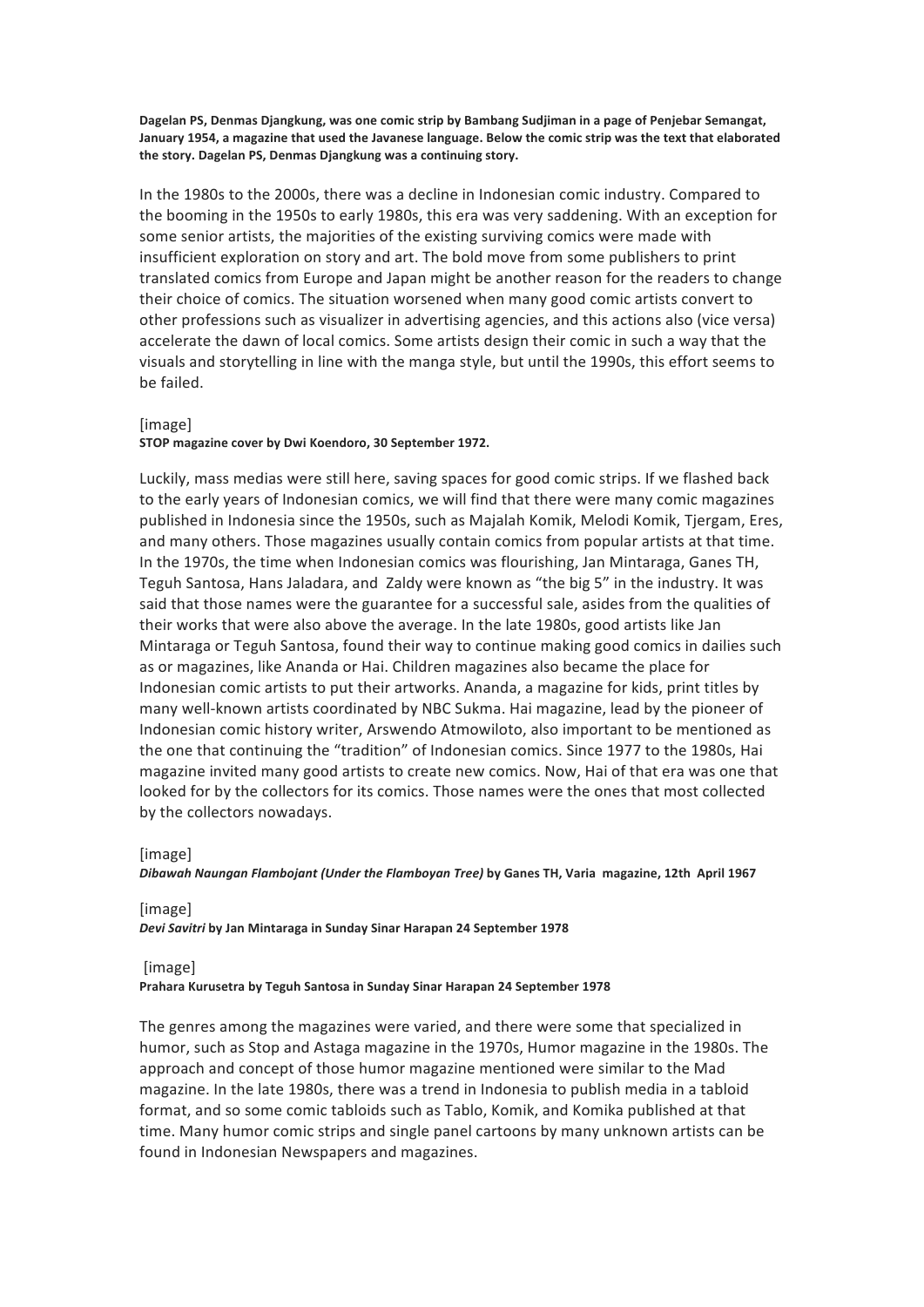## [image]

James Djon Detektip Cartoon by Johnny Hidajat, Varia Baru 26th February 1971. Johnny Hidajat was very productive, created many comics for STOP magazine and also the dailies Pos Kota. Johnny Hidajat was an artist that very consistent in producing cartoons. His artwork style was unique and the topics brought up were the **popular issues at that time.**

The newspaper that succeeded in raising comic strips in its pages was Pos Kota. In 1971, the editors had an idea to allocate full four pages to comic strips. They called the pages as Lembergar, an acronym for Lembaran bergambar (pages of pictures). The editors then gathered up illustrators to fill the pages. The genres were varied, mostly chose humor theme. Two of the most popular character's series were Doyok and Ali Oncom. Doyok was a character wearing Javanese attribute commented the social problems in urban Jakarta, while Ali Oncom was a punk styled character experiencing problems in a social relationship with others (especially with his girlfriend). The decision to create Lembergar turned up to be successful in term of sale. Amir Bait, the Lembergar editor from 1988 to 2001 told me that there was an increase in print after the Lembergar added to the newspaper. In the 1970s to the 1980s Pos Kota circulation was 100.000 to 15.000 copies, and in the 1980s to the 1990s Pos Kota circulation was 300.000 to 400.000 copies. He also mentioned that there was information from the 1990s research department that some readers of Pos Kota bought Pos Kota only for the Lembergar, and some cunning agents even sell the Lembergar separately from the newspaper. Following the declining of print media in the 2000s, Pos Kota also reduced in circulation, but the Lembergar still existed until now (2017).

## [image]

# Many approaches and genres of comic strips in Lembergar, daily Pos Kota, 8 September 1992

In 1996, two artists from Jakarta Institute of the Arts, Benny Rachmadi and Mice (Misrad) made their entrance at the right moment when there was a scarcity of local comics in major bookstores. They created a serial comic called *Lagak Jakarta (Jakarta Style)*. Their unique approaches to creating the comic-cartoon of Jakarta peoples made it stand out of the manga piles. Their comic strips, then published weekly in Sunday Kompas, a national major newspaper, along with other strips such as Panji Koming by Dwi Koendoro and *Konpopilan* by Ade Rastiadi. Benny and Mice styles of narratives in the 90s gave inspiration to many artists to do satirical humor.

## [image]

Panji Koming by Dwi Koendoro (above) and Benny Mice by Benny and Mice in Sunday Kompas, September 30th, 2007. Pandji Koming commented on political situations using a classic "Majapahit" characters and settings. Benny Mice, auto criticized themselves, as they were Jakarta citizens, making fun of Jakarta urban **people.** 

## [image]

Geger Madjapahit by Taruna HP, Aneka Magazine 1950s. An example of comic strips that integrated the Burne Hogarth's Tarzan style drawing, while telling a story about Madjapahit, a kingdom in Java, 1500s. On the first panel, the artist said that "this story was his imagination with no relation to historical facts. It was just a **writing".**

The characters of the comic strips in Indonesia were very diverse and dynamic. As I mentioned before, even though that Indonesia has a long tradition of visual narrative medias such as the reliefs panel of Borobudur temple, the comic system itself was rooted in western print media tradition. It was US comics such as Bringing Up Father and Flash Gordon that became the early references for Indonesian artists in the 1920s. Many styles had been incorporated in Indonesian comic strips. Some evolved and acknowledged as the artists'